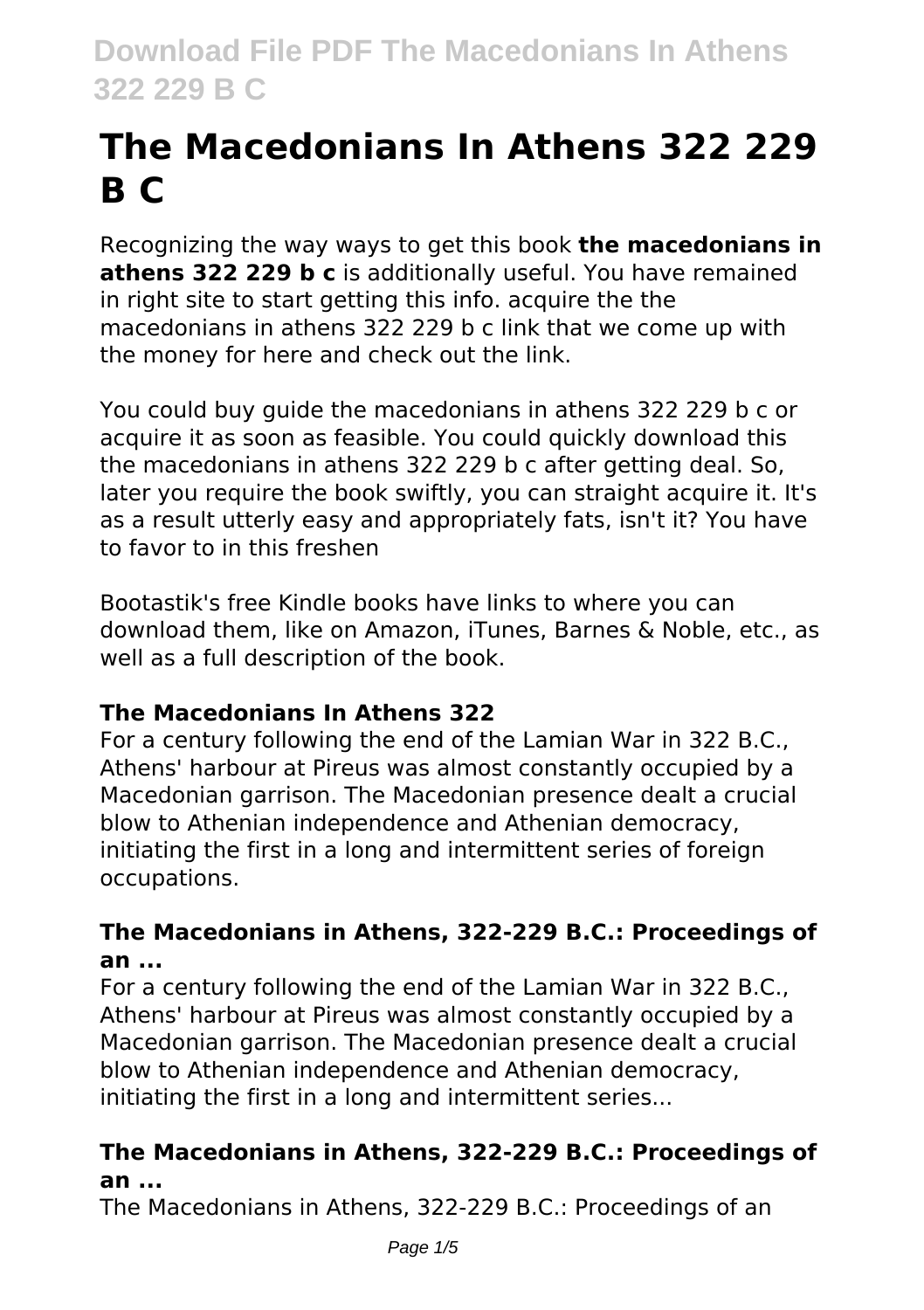International Conference held at the University of Athens, May 24-26, 2001 - Kindle edition by Palagia, Olga, Tracy, Stephen V.. Download it once and read it on your Kindle device, PC, phones or tablets. Use features like bookmarks, note taking and highlighting while reading The Macedonians in Athens, 322-229 B.C.: Proceedings of an ...

#### **The Macedonians in Athens, 322-229 B.C.: Proceedings of an ...**

The Macedonians in Athens, 322-229 BC. Olga Palagia, Stephen V. Tracy, The Macedonians in Athens, 322-229 B.C : proceedings of an international conference held at the University of Athens, May 24-26, 2001.

#### **The Macedonians in Athens, 322-229 BC – Bryn Mawr ...**

The Macedonians in Athens, 322-229 B.C. The Macedonians in Athens, 322-229 B.C.: Proceedings of an International Conference held at the University of Athens, May 24-26, 2001 [Hardback] Olga Palagia (Author); Stephen V. Tracy (Author) Regular Price: £75.00 ...

#### **The Macedonians in Athens, 322-229 B.C. - Oxbow Books**

The Macedonians In Athens 322 The Macedonians in Athens, 322-229 B.C. Book Description: For a century following the end of the Lamian War in 322 B.C., Athens' harbour at Pireus was almost constantly occupied by a Macedonian garrison. The Macedonian presence dealt a crucial blow to Athenian independence and Athenian

# **The Macedonians In Athens 322 229 B C**

The Macedonians in Athens, 322-229 B.C. : proceedings of an international conference held at the University of Athens, May 24-26, 2001 Author: Olga Palagia ; Stephen V Tracy

#### **The Macedonians in Athens, 322-229 B.C. : proceedings of ...**

Bosworth posited that the Athenians sent a fleet to aid the Aetolians, and that there were indeed two battles near the Echinades in spring 322, in which the Athenians were defeated. The Macedonian fleet then returned to the Aegean, where it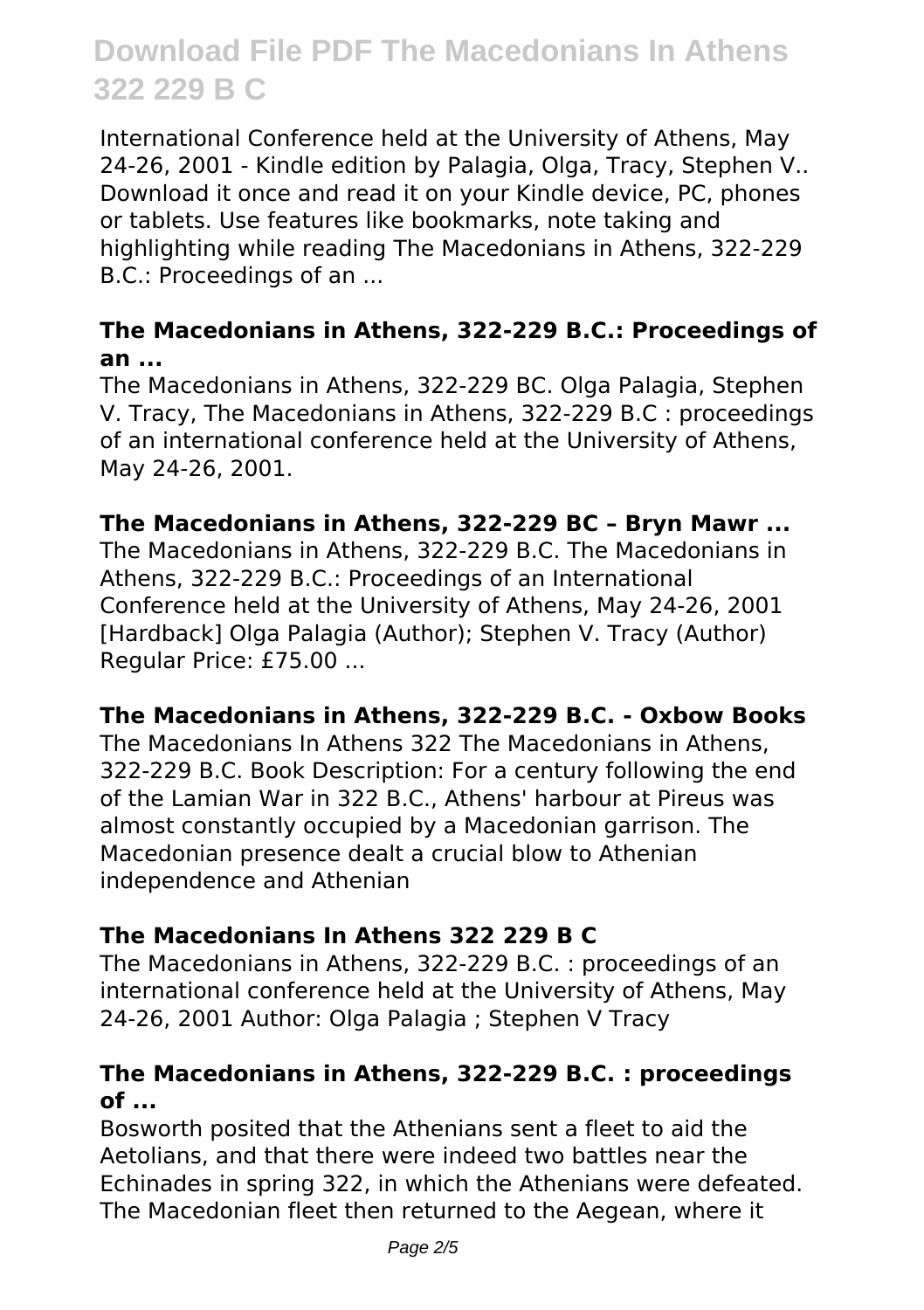confronted and defeated the last Athenian navy at Amorgos.

### **Battle of the Echinades (322 BC) - Wikipedia**

The Battle of Crannon (322 BC), fought between the Macedonian forces of Antipater and Craterus and the forces of a coalition of cities including Athens and the Aetolian League, was the decisive battle of the Lamian War. The Macedonian victory, though militarily unspectacular, convinced the other Greeks to sue for peace.

#### **Battle of Crannon - Wikipedia**

The Macedonians in Athens, 322-229 B.C. proceedings of an international conference held at the University of Athens, May 24-26, 2001. [Olga Palagia; Stephen V Tracy;] -- Annotation For a century following the end of the Lamian War in 322 B.C., Athens' harbour at Pireus was almost constantly occupied by a Macedonian garrison.

#### **The Macedonians in Athens, 322-229 B.C. proceedings of an ...**

The Battle of Amorgos was one of the naval battles of the Lamian War (323–322 BC), fought between the Macedonian navy under Cleitus the White and the Athenian navy under Euetion. Although few details are known, it was a clear Athenian defeat, although the Athenians seem to have suffered few losses.

#### **Battle of Amorgos - Wikipedia**

Demosthenes (c. 384 - 322 BCE) was an Athenian statesman who famously stood against Macedonian king Philip II and whose surviving speeches have established him as one of the greatest patriots and powerful orators from ancient Greece. He is not to be confused with the 5th century BCE Athenian general of the same name.

#### **Demosthenes - Ancient History Encyclopedia**

The Macedonians in Athens : 322-229 B.C. ; proceedings of an international conference held at the University of Athens, May 24-26, 2001

#### **The Macedonians in Athens : 322-229 B.C. ; proceedings**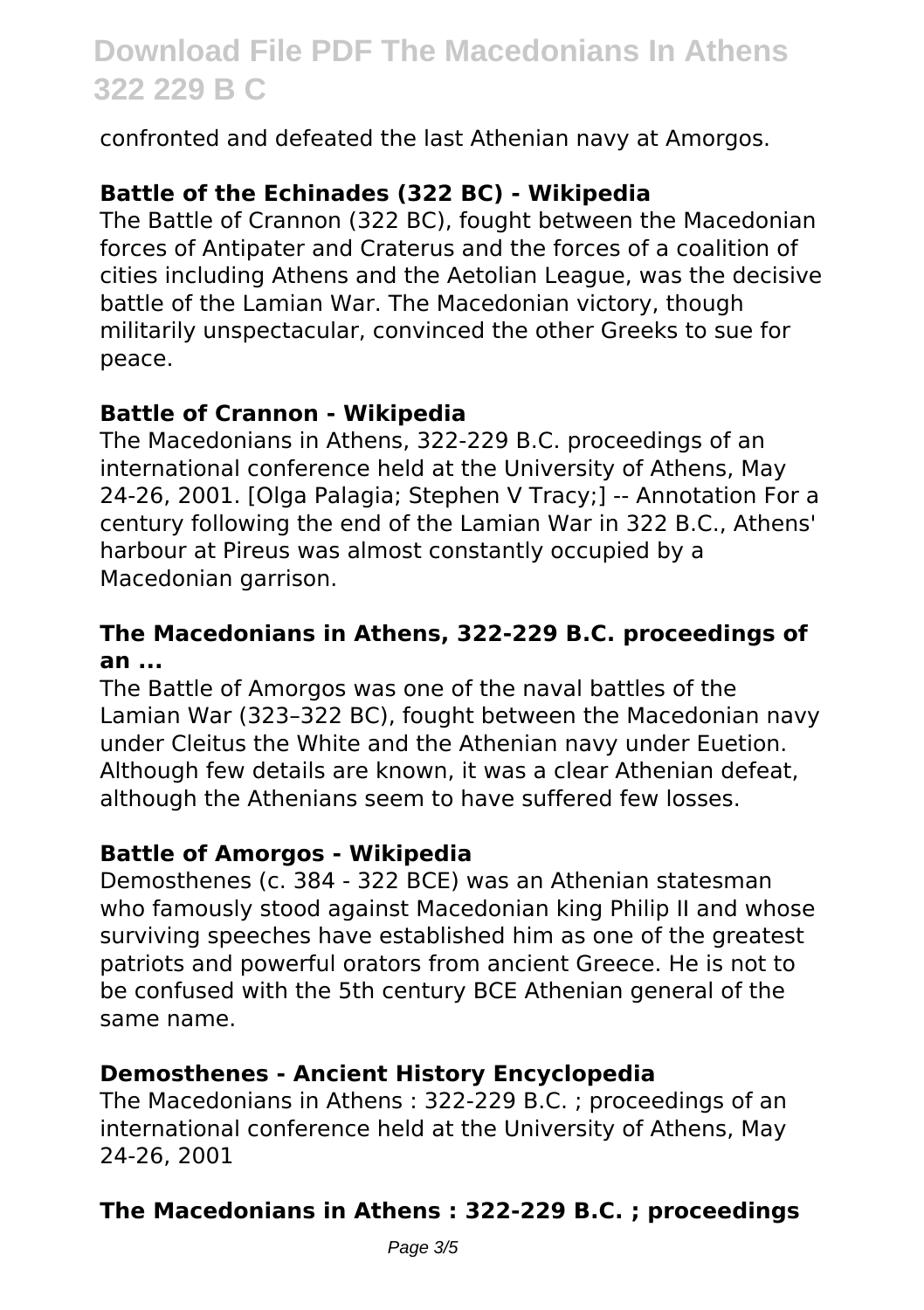# **of ...**

Demosthenes (/ d ɪ ˈ m ɒ s. θ ə n iː z /; Greek: Δημοσθένης, romanized: Dēmosthénēs; Attic Greek: [dɛːmosˈtʰenɛːs]; 384 – 12 October 322 BC) was a Greek statesman and orator of ancient Athens.His orations constitute a significant expression of contemporary Athenian intellectual prowess and provide an insight into the politics and culture of ancient Greece during the ...

#### **Demosthenes - Wikipedia**

For a century following the end of the Lamian War in 322 B.C., Athens' harbour at Pireus was almost constantly occupied by a Macedonian garrison. The Macedonian presence dealt a crucial blow to Athenian independence and Athenian democracy, initiating the

#### **The Macedonians in Athens, 322-229 B.C. - Oxbow Books**

O. Palagia – S.V. Tracy (eds.), The Macedonians in Athens 322-229 B.C. Proceedings of an International Conference held at the University of Athens, May 24-26, 2001 ...

#### **O. Palagia – S.V. Tracy (eds.), The Macedonians in Athens ...**

Once a backwater, the Macedonian king Philip II had turned his country into a military powerhouse. Philip's decisive victory came in 338 BC, when he defeated a combined force from Athens and Thebes.

# **The Final End of Athenian Democracy**

The Athenian orator Demosthenes (c.384-322 BCE) delivered a number of speeches (known as the Philippics) against the Macedonian king, warning his fellow citizens of the danger of trusting Philip but these went largely unheeded.

# **Macedon - Ancient History Encyclopedia**

The Macedonians in Athens, 322-229 B.C.: Proceedings of an International Conference held at the University of Athens, May 24-26, 2001. Oxbow Books. 2003. ISBN 9781785705298. JSTOR j.ctt1kw2b69.